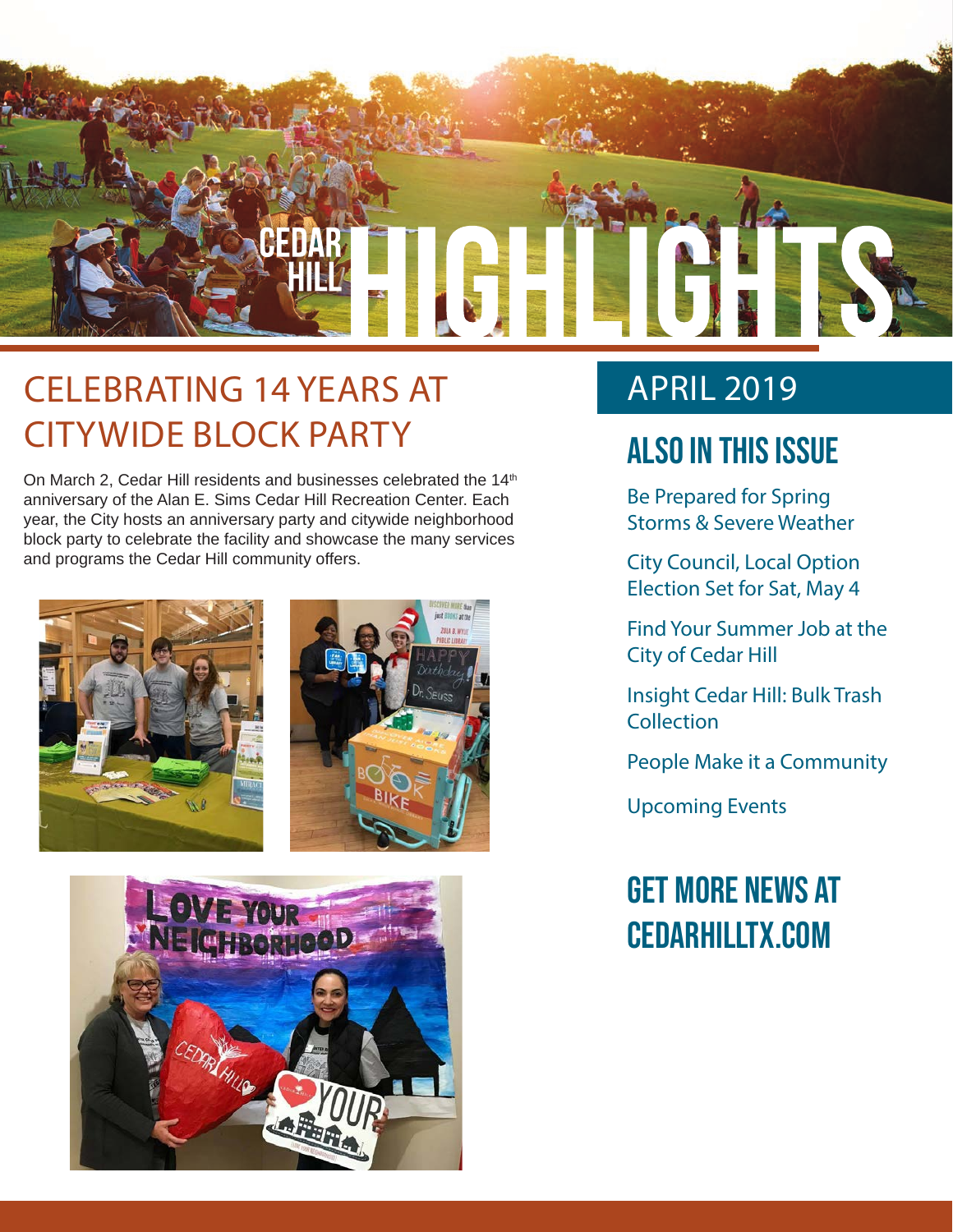# PEOPLE **MAKE IT A COMMUNITY**



**Volunteers braved the cold to complete construction of the new creative playground at Virginia Weaver Park, the City's first inclusive playground.**



**Mayor Pro Tem Stephen Mason recognizes Gregory Francis as a S.T.A.R. Student for February 2019.**



**Council Member Clifford Shaw recognizes Madison Leach as a S.T.A.R. Student for February 2019.**

# BE PREPARED FOR SPRING STORMS & SEVERE WEATHER

Spring weather can be unpredictable, and severe weather can occur at any time. Cedar Hill is designated a StormReady Community by the National Weather Service, which recognizes the City's proactive approach to hazardous weather through advanced planning, education, and awareness. Cedar Hill residents can do their part to prepare for severe weather by making a plan, maintaining a supply kit, and signing up for emergency alerts.



## Sign up for emergency alerts

Visit cedarhilltx.com/beprepared to sign up for emergency notifications. You can also opt in to community messages and weather alerts issued by the National Weather Service. The City's alert system, CivicReady is a geographically-based system and uses street addresses to send notices to users in specific areas. It's important that you provide your current address to receive the proper notices.

## Make a plan

A little preparation takes only a few minutes and can protect your life and the lives of those around you. Put together a family emergency plan that addresses key needs in an emergency, including a shelter plan, an evacuation route, and a communication plan for your household. Tailor your plan to fit your specific needs, such as care of children, pets, or those with medical or dietary needs. Go to ready.gov/make-a-plan to create a plan and practice with your family.

## Build a supply kit

Pack supplies in a duffel bag, suitcase or storage container and keep it a place that is easy to access. Remember to check and update your kit every year to test batteries, check expiration dates, and update important documents. Visit knowhat2do.com for a checklist to help assemble your kit.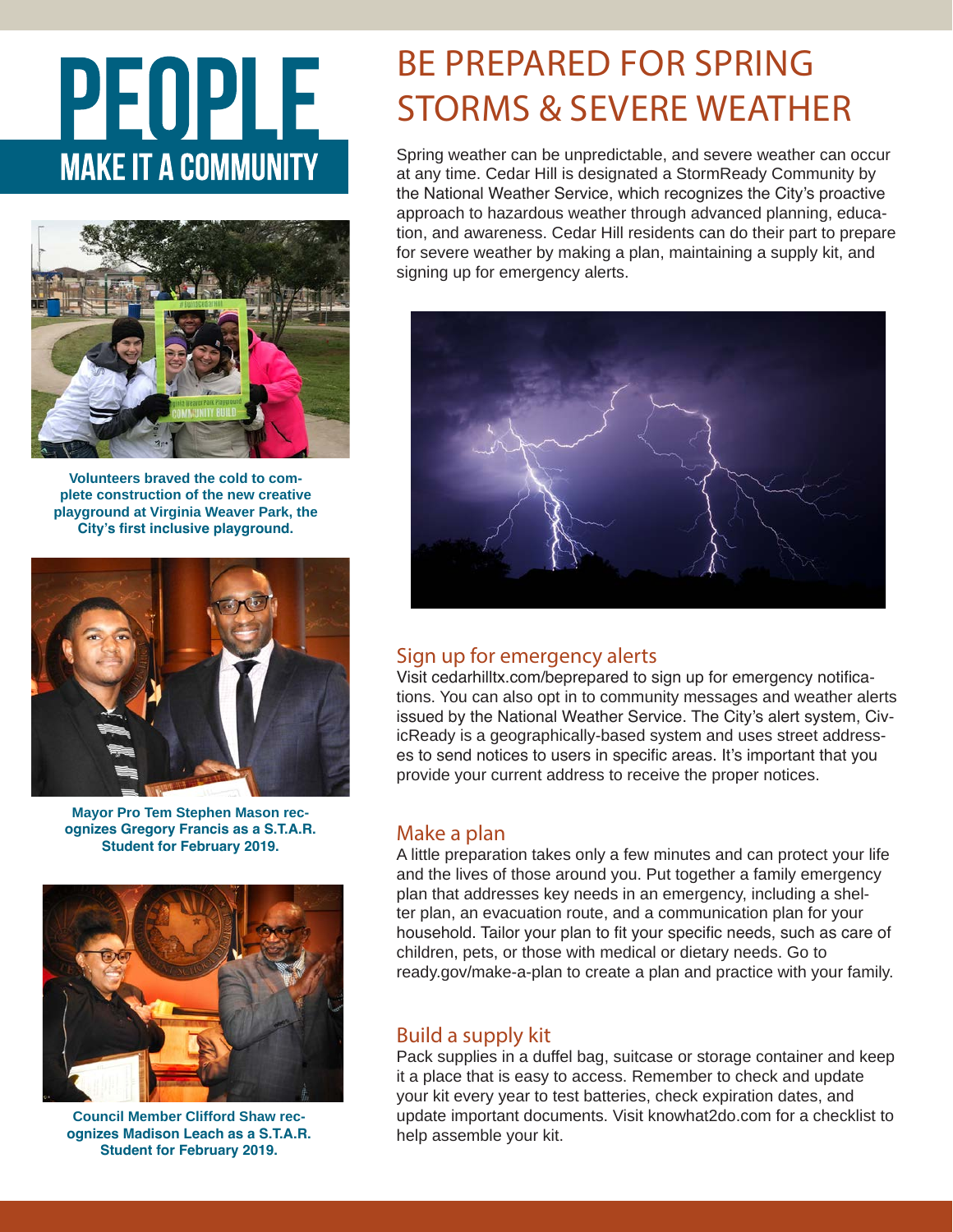# CITY COUNCIL, LOCAL OPTION ELECTION SET FOR SAT, MAY 4

This May, three local elections will be on the ballot for City of Cedar Hill residents. The City will hold a general election to elect a Mayor and council members for Place 3 and Place 5 on the city council. A special election will also be held to fill a vacancy for Place 1. The third measure on the ballot is a special local option election to legalize the sale of all alcoholic beverages for off-premise consumption only, which was initiated by a citizen petition.

### City Council Elections

The following candidates (in alphabetical order), will appear on the ballot for places on the Cedar Hill City Council:

Mayor: Jami McCain and Stephen Mason City Council Place 1: Shirley Daniels and Michael H. Lewis City Council Place 3: Valerie Banks and Alan E. Sims City Council Place 5: Gregory Glover, Victor Gonzalez, and Kim Rimmer

## Local Option Election

Individual cities in Texas have local control over what types of alcoholic beverages can be legally sold in their communities. Citizens in a community can hold a local option election and decide to legalize or prohibit the sale of different types of alcoholic beverages (beer, ale/wine, or distilled spirits) for on- or off-premise consumption.

On January 2, 2019, the city secretary received a valid petition from registered voters in Cedar Hill for a local option election. State law requires that, upon receipt of a valid petition, the City Council order a local option election to be held on the next uniform election date.

The issue on the ballot on May 4, 2019 will be to vote for or against "the legal sale of all alcoholic beverages for off-premise consumption only".

For more information about local option elections and to view frequently asked questions, visit cedarhilltx.com/elections.

### Voting Information

Election Day is Saturday, May 4, and the early voting period is Monday, April 22 through Tuesday, April 30. Because elections are conducted by Dallas and Ellis counties, specific dates, hours, and locations for early voting vary by county.

To find precinct information and polling locations, Dallas County residents can visit dallascountyvotes.org, and Ellis County residents can visit co.ellis.tx.us/elections. For more information on the City's elections, visit cedarhilltx.com/elections or call the city secretary at (972) 291-5100, extension 1011.

# CALENDAR OF UPCOMING EVENTS

### City Council Meetings

Apr 9 & 23; May 14 & 28 at 7 p.m. Cedar Hill Government Center 285 Uptown Blvd. View agendas at cedarhilltx.com/agenda.

## Earth Fest: An Earth and

### Arbor Day Celebration

Apr 22 from 5 to 7:30 p.m. Cedar Hill Government Center 285 Uptown Blvd.

Visit with environmentally conscious vendors and enjoy sustainability tours, food, tree giveaways for Cedar Hill residents. Find details at cedarhilltx.com/earthfest.

## Election Day

Saturday, May 4

Early voting period is April 22-30. To find precinct information and polling locations, Dallas County residents can visit dallascountyvotes.org and Ellis County residents can visit co.ellis.tx.us/elections.

## Bark in the Park:

### A Pop-Up Dog Park

May 4 from 9 to 11 a.m. Community Center Park 1740 Mansfield Rd. Bring your dogs to celebrate National Dog Park day with designated fields for large and small dogs.

Make & Take Rain Barrel Class May 18 from 9 to 11 a.m. Cedar Hill Government Center 285 Uptown Blvd. Cost is \$50 and covers cost of materials. Register at cedarhilltx.com/rainbarrel.

View the full calendar at cedarhilltx.com, or subscribe to 'This Week in Cedar Hill' at cedarhilltx.com/twich.